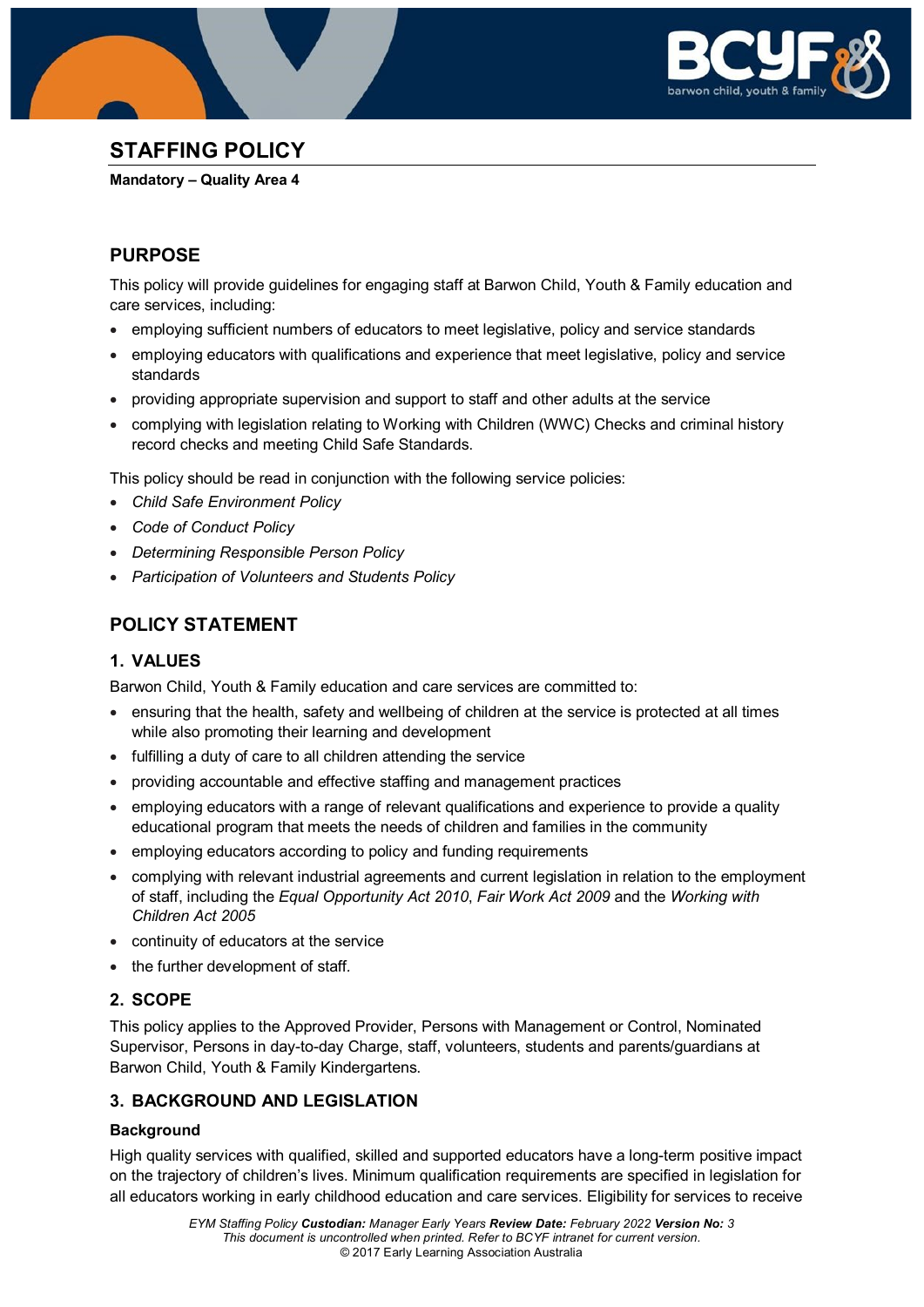funding also includes requirements for staff to hold specific qualifications (*The Kindergarten Funding Guide –* refer to *Sources*)*.*

A current list of approved qualifications is available on the Australian Children's Education and Care Quality Authority (ACECQA) website (refer to *Sources*). Applications can also be made to ACECQA to determine if other qualifications (such as those gained overseas) entitle the individual to work as an early childhood teacher, diploma-level educator or certificate III level educator. Application forms are available on the ACECQA website and a fee is required for processing an application.

In addition, there are legislative requirements that there is at least one educator who holds current approved first aid qualifications, anaphylaxis management training and emergency asthma management training to be in attendance and immediately available at all times that children are being educated and cared for by the service. These qualifications must be updated as required, and details of qualifications must be kept on an individual's staff record. As a demonstration of duty of care and best practice, **educators** have current approved first aid qualifications, anaphylaxis management training and emergency asthma management training.

Opportunities for professional development are crucial for all educators to ensure that their work practice remains current and aligned to the practices and principles of the national *Early Years Learning Framework* (EYLF) and the *Victorian Early Years Learning and Development Framework* (VEYLDF) (refer to *Sources*).

Staff are required to actively supervise children at all times when children are in attendance at the service (refer to *Supervision of Children Policy*). To facilitate this, services are required to comply with legislated educator-to-child ratios at all times, which are based on the qualifications of the educators, and the ages and number of children at the service. Only those educators working directly with children (refer to *Definitions*) can be counted in the ratio.

All educators and staff are required by law to have a current WWC Check or be registered with the Victorian Institute of Teaching (refer to *Definitions*). It is also recommended that the Nominated Supervisor and staff with financial responsibilities also have a criminal history record check (refer to *Definitions* and *Sources*).

Child Safe Standard 4 requires organisations to have policies and procedures in place for the recruitment and selection, supervision, training and performance management of staff (refer to *Child Safe Environment Policy*).

#### **Legislation and standards**

Relevant legislation and standards include but are not limited to:

- Child Safe Standards
- *Education and Care Services National Law Act 2010*
- *Education and Care Services National Regulations 2011*
- Education and Training Reform Act 2006 (Vic) (amended in 2014)
- *Equal Opportunity Act 2010* (Vic)
- *Fair Work Act 2009*
- *National Quality Standard*, Quality Area 4: Staffing Arrangements
- *Privacy Act 1988* (Cth)
- *Privacy and Data Protection Act 2014* (Vic)
- *Working with Children Act 2005* (Vic)
- *Working with Children Regulations 2006* (Vic)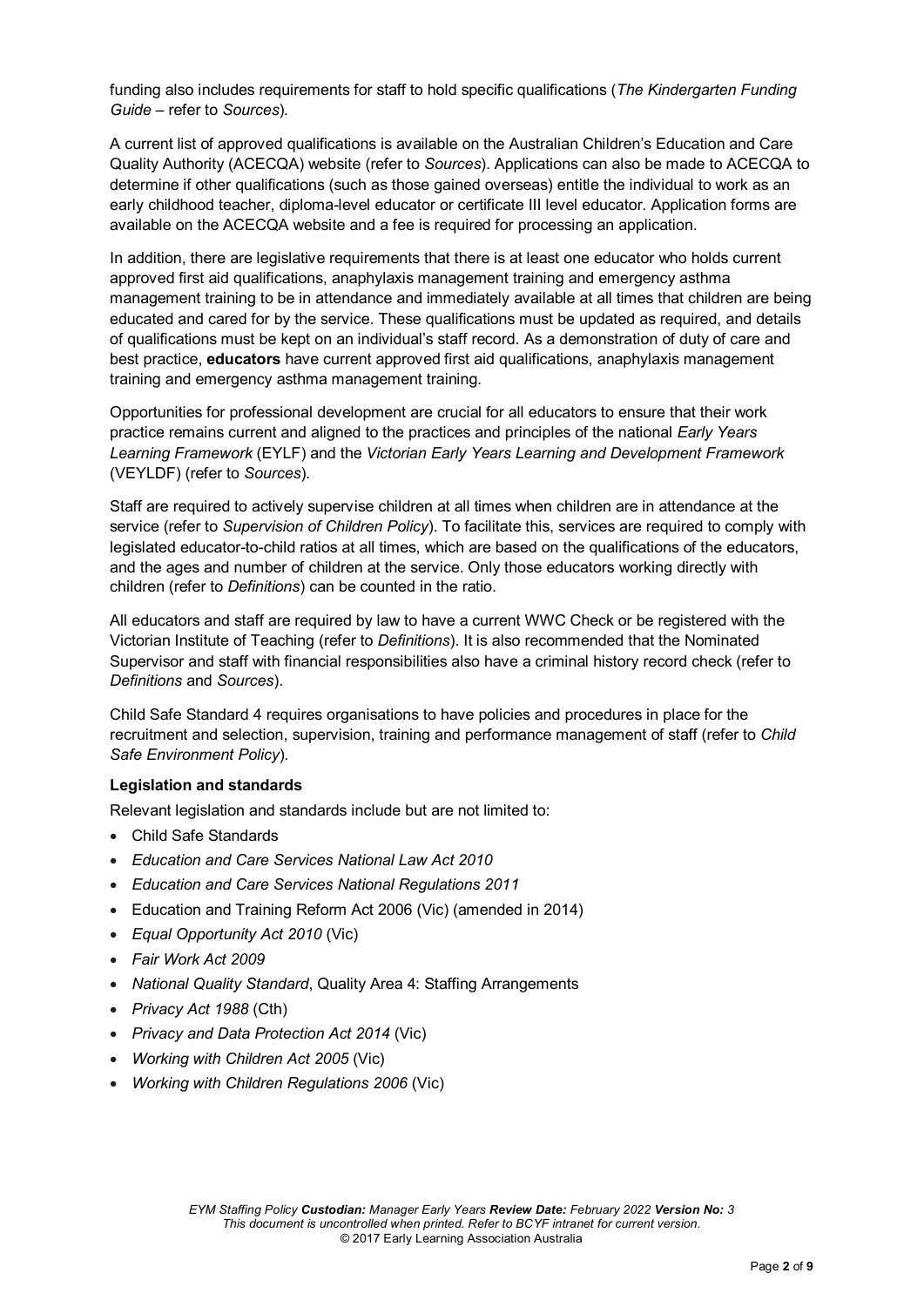## **4. DEFINITIONS**

The terms defined in this section relate specifically to this policy. For commonly used terms e.g. Approved Provider, Regulatory Authority, National Law, National Regulations etc. refer to the *General Definitions* section of this manual.

**Adequate supervision:** (In relation to this policy) **supervision** entails all children (individuals and groups) in all areas of the service, being in sight and/or hearing of an educator at all times including during toileting, sleep, rest and transition routines. Services are required to comply with the legislative requirements for educator-to-child ratios at all times. Supervision contributes to protecting children from hazards that may emerge in play, including hazards created by the equipment used.

Adequate supervision refers to constant, active and diligent supervision of every child at the service. Adequate supervision requires that educators are always in a position to observe each child, respond to individual needs, and immediately intervene if necessary. Variables affecting supervision levels include:

- number, age and abilities of children
- number and positioning of educators
- current activity of each child
- areas in which the children are engaged in an activity (visibility and accessibility)
- developmental profile of each child and of the group of children
- experience, knowledge and skill of each educator
- need for educators to move between areas (effective communication strategies).

**Approved first aid qualification:** A list of approved first aid qualifications, anaphylaxis management and emergency asthma management training is published on the ACECQA website: [www.acecqa.gov.au](http://www.acecqa.gov.au/)

**Criminal history record check:** A full-disclosure, Australia-wide criminal history record check issued by Victoria Police (refer to *Sources*), or by a police force or other authority of a state or territory, or the Commonwealth. It may also be referred to as a National Police Certificate or Police Records Check.

**Early childhood teacher:** A person with an approved early childhood teaching qualification. Approved qualifications are listed on the ACECQA website: [www.acecqa.gov.au](http://www.acecqa.gov.au/)

**Educator:** An individual who provides education and care for children as part of an education and care service.

**Educational Leader:** The Approved Provider of an education and care service must designate, in writing, a suitably-qualified and experienced educator, co-ordinator or other individual to lead the development and implementation of educational programs at the service (Regulation 118). This person must have a thorough understanding of the *Early Years Learning Framework* (or other approved learning framework), be able to guide other educators in their planning and reflection, and mentor colleagues in the implementation of their practice.

*The Kindergarten Funding Guide***:** provides detailed information from the Department of Education and Training (DET) about the types of kindergarten funding available, eligibility criteria, how to apply for funding and how to comply with operational requirements once funding has been granted.

**Nominated Supervisor:** A person who has been nominated by the Approved Provider of the service under Part 3 of the Act can be the Nominated Supervisor. All services must have a Nominated Supervisor with responsibility for the service in accordance with the National Regulations. The Approved Provider must take reasonable steps to ensure the Nominated Supervisor is a fit and proper person with suitable skills, qualifications and experience. The Regulatory Authority must be notified if the Nominated Supervisor for the service changes or is no longer employed at the service within 14 days.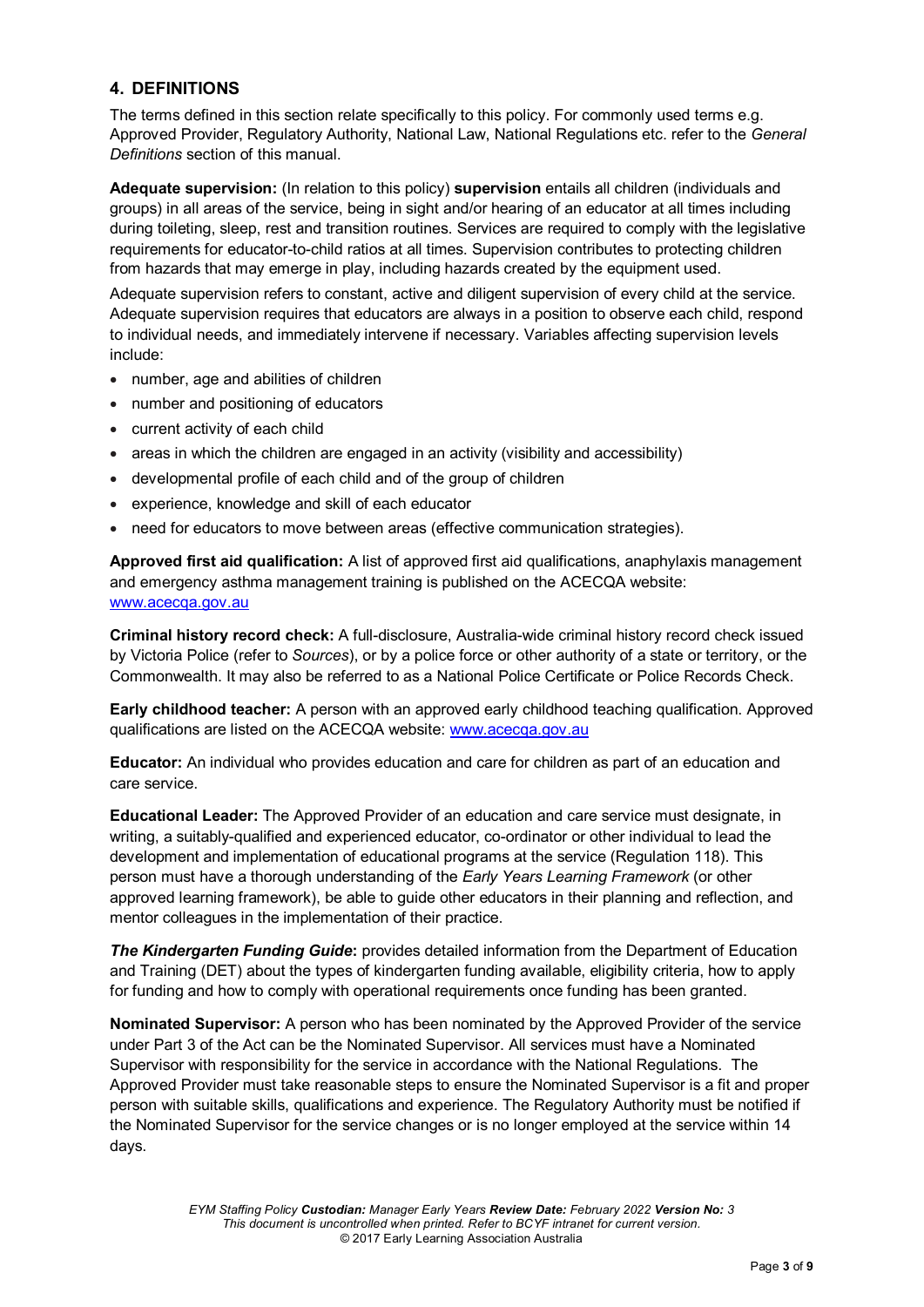**Person with management or control:** Each member of the executive committee of the association which is the Approved Provider, who has the responsibility, alone or with others, for managing the delivery of the education and care service.

**Responsible Person:** The Approved Provider (if that person is an individual, and in any other case the person with management or control of the service operated by the Approved Provider) or a Nominated Supervisor or person in day-to-day charge of the service in accordance with the National Regulations.

**Staff record:** A record which the Approved Provider of a centre-based service must keep containing information about the Nominated Supervisor, the Educational Leader, staff, volunteers, students and the Responsible Person at a service. Details that must be recorded include qualifications, training and the WWC Check (Regulations 146–149). A sample staff record is available on the ACECQA website: [www.acecqa.gov.au](http://www.acecqa.gov.au/)

**Victorian Institute of Teaching (VIT):** The statutory authority for the regulation and promotion of the teaching profession in Victoria, established as part of the Victorian Institute of Teaching Act 2001. All early childhood teachers are required to be registered with the Victorian Institute of Teaching.

**Working directly with children:** Working directly with children is defined as being physically present with children and directly engaged in providing them with education and/or care.

**Working with Children (WWC) Check:** The check is a legal requirement under the *Working with Children Check 2005* for those undertaking paid or voluntary child-related work in Victoria. The Department of Justice assesses a person's suitability to work with children by examining relevant serious sexual, physical and drug offences in a person's national criminal history and, where appropriate, their professional history. A WWC Check card, is granted to a person under working with children legislation if:

- they have been assessed as suitable to work with children
- there has been no information that, if the person worked with children, they would pose a risk to those children
- they are not prohibited from attempting to obtain, undertake or remain in child-related employment.

## **5. SOURCES AND RELATED POLICIES**

#### **Sources**

- A Guide for Creating a Child Safe Organisation (The Commission for Children and Young People) [ccyp.vic.gov.au](https://ccyp.vic.gov.au/)
- Australian Children's Education and Care Quality Authority (ACECQA): [www.acecqa.gov.au](http://www.acecqa.gov.au/)
- ELAA's *Employee Management and Development Kit* developed to support early learning services in the ongoing management and development of their employees. Available from [www.elaa.org.au](http://www.elaa.org.au/)
- ELAA's *Early Childhood Management Manual* contains additional information and attachments relating to staffing, including sample position descriptions, sample letters of employment and interview questions. Available from: [www.elaa.org.au](http://www.elaa.org.au/)
- Guide to the Education and Care Services National Law and the Education and Care Services National Regulations 2011
- The Kindergarten Funding Guide (Department of Education and Training): [www.education.vic.gov.au](http://www.education.vic.gov.au/Pages/default.aspx)
- *The Early Years Learning Framework for Australia: Belonging, Being, Becoming*: [www.education.gov.au](http://www.education.gov.au/)
- *Victorian Early Years Learning and Development Framework*: [www.education.vic.gov.au](http://www.education.vic.gov.au/Pages/default.aspx)
- Working with Children Check unit, Department of Justice and Regulation provides details of how to obtain a WWC Check: [www.workingwithchildren.vic.gov.au](http://www.workingwithchildren.vic.gov.au/)
- Victoria Police National Police Record Check: [www.police.vic.gov.au](http://www.police.vic.gov.au/)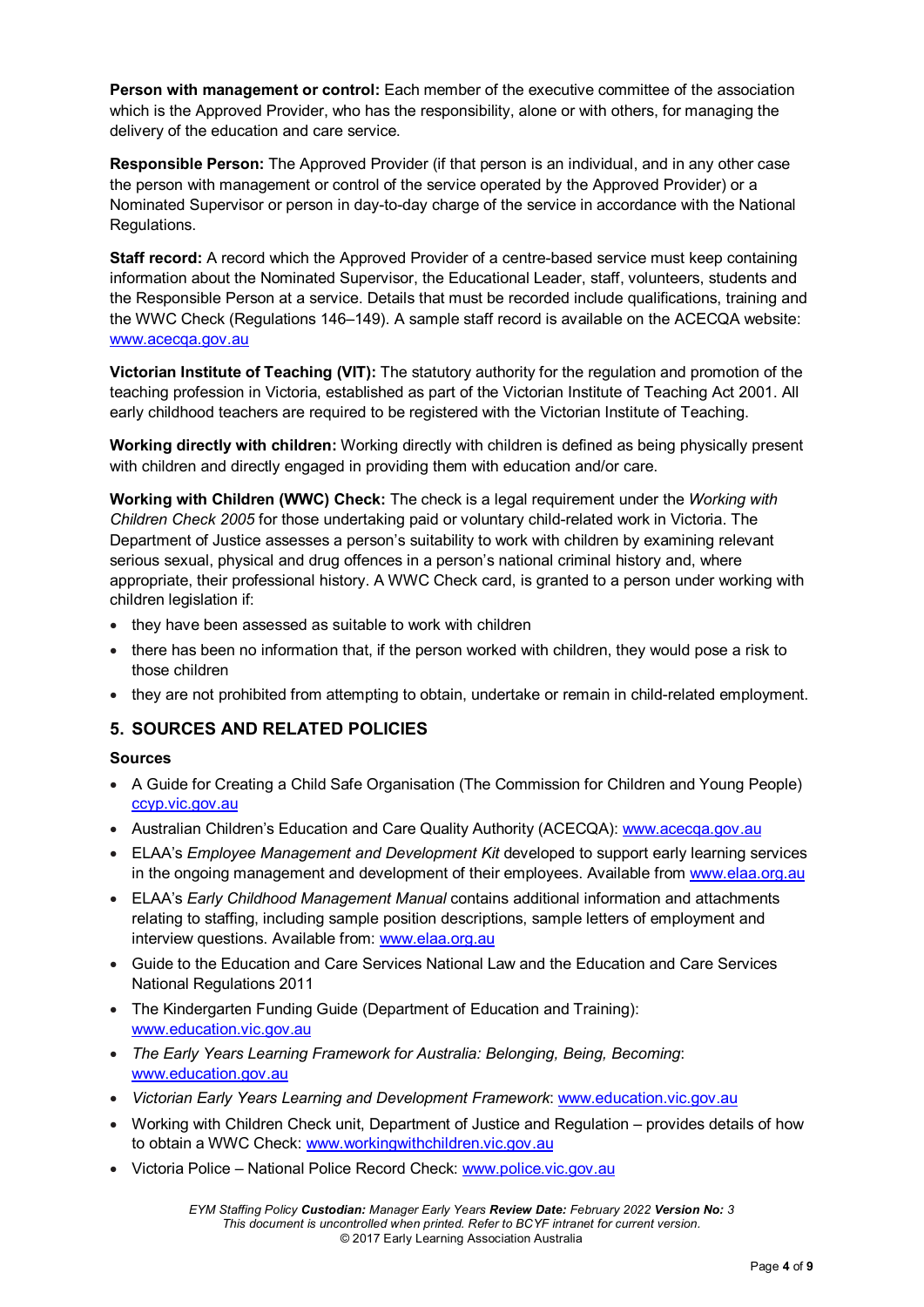#### **Service policies**

- *Administration of First Aid Policy*
- *Anaphylaxis Policy*
- *Asthma Policy*
- *Child Safe Environment Policy*
- *Code of Conduct Policy*
- *Complaints and Grievances Policy*
- *Curriculum Development Policy*
- *Delivery and Collection of Children Policy*
- *Determining Responsible Person Policy*
- *Inclusion and Equity Policy*
- *Interactions with Children Policy*
- *Participation of Volunteers and Students Policy*
- *Privacy and Confidentiality Policy*
- *Supervision of Children Policy*

## **PROCEDURES**

### **The Approved Provider and Persons with Management or Control are responsible for:**

- complying with the service's *Code of Conduct Policy* at all times
- appointing Nominated Supervisors (refer to *Definitions*) who are aged 18 years or older, fit and proper and have suitable skills, as required under the Education and Care (refer to *Determining Responsible Person Policy*) (National Law, Section 161)
- ensuring that there is a Responsible Person (refer to *Definitions* and *Determining Responsible Person Policy*) on the premises at all times the service is in operation (National Law, Section 162)
- ensuring that the Nominated Supervisor, educators and all staff comply with the *Code of Conduct Policy* at all times
- ensuring that children being educated and cared for by the service are adequately supervised (refer to *Definitions* and *Supervision of Children Policy*) at all times they are in the care of that service (National Law: Section 165(1))
- complying with the legislated educator-to-child ratios at all times (National Law: Sections 169(1) & (3), National Regulations: Regulations 123, 355, 357, 360)
- ensuring that all staffing meets the requirements of *The Kindergarten Funding Guide* (refer to *Sources*) at all times the service is in operation
- complying with relevant industrial agreement and current legislation relating to the employment of staff, including the *Equal Opportunity Act 2010*, *Fair Work Act 2009, Occupational Health and Safety Act 2004* and the *Working with Children Act 2005*
- following the guidelines for the recruitment, selection and ongoing management of staff as outlined in the *Child Safe Environment Policy*
- employing the relevant number of appropriately-qualified educators (refer to *Definitions*) with ACECQA approved qualifications (refer to *Background* and *Sources*) (Regulations 126, 361)
- employing additional staff, as required, to assist in the provision of a quality early childhood education and care program
- ensuring an early childhood teacher (refer to *Definitions*) is working with the service for the required period of time specified in the National Regulations, and that, where required, a record is kept of this work (Regulations 130–134, 152, 362, 363)
- appointing an appropriately-qualified and experienced educator to be the Educational Leader (refer to *Definitions*), and ensuring this is documented on the staff record (Regulations 118, 148)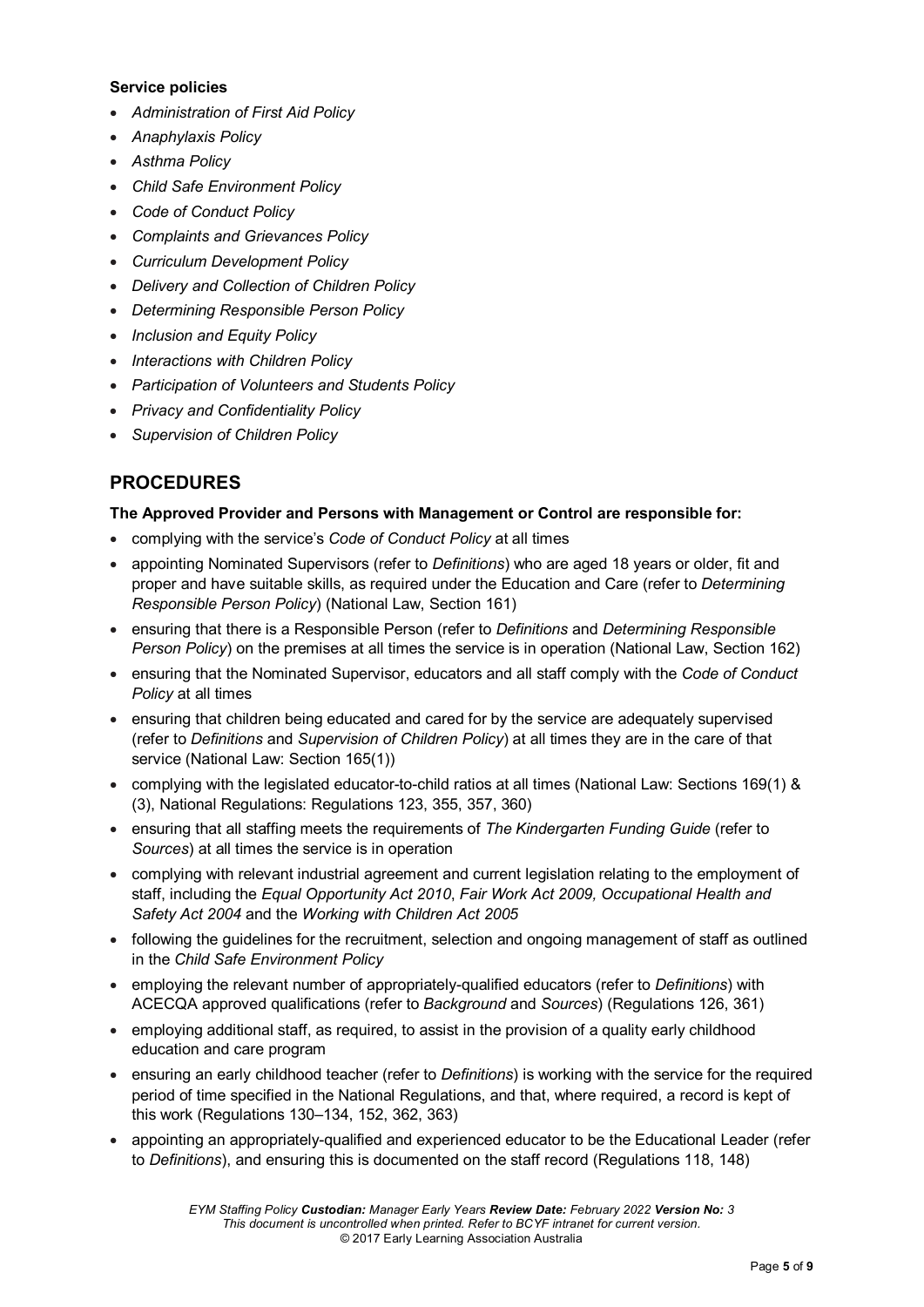- ensuring that educators and other staff are provided with a current position description that relates to their role at the service
- maintaining a staff record (refer to *Definitions*) in accordance with Regulation 145, including information about the Responsible Person, Nominated Supervisor, the Educational Leader, other staff members. Details that must be recorded include qualifications, training, Working with Children Check (Regulations 146–148). A sample staff record is available on the ACECQA website: [www.acecqa.gov.au](http://www.acecqa.gov.au/)
- complying with the requirements of the *Working with Children Act 2005*, and ensuring that the Nominated Supervisor, educators and staff at the service have a current WWC Check (refer to *Definitions*) or a Victorian Institute of Teaching (VIT) certificate of registration
- reading the WWC Check or confirming VIT registration of all staff prior to their being engaged or employed as a staff member at the service
- read the WWC Check of all volunteers prior to their being permitted to be a volunteer at the service
- ensuring that a register of the WWC Checks or VIT registrations is maintained and the details kept on each staff record (Regulations 145, 146, 147)
- determining who will cover the costs of WWC Checks or criminal history record checks (refer to *Definitions*)
- developing (and implementing, where relevant) an appropriate induction program for all staff appointed to the service
- developing rosters in accordance with the availability of Responsible Persons, staff qualifications, hours of operation and the attendance patterns of children
- ensuring that volunteers/students and parents/guardians are adequately supervised at all times when participating at the service, and that the health, safety and wellbeing of children at the service is protected (refer to *Participation of Volunteers and Students Policy*)
- ensuring educators who are under 18 years of age are not left to work alone, and are adequately supervised at the service (Regulation 120)
- ensuring that there is at least one educator with current approved first aid qualifications, anaphylaxis management training and emergency asthma management training (refer to *Definitions*) in attendance and immediately available at all times that children are being educated and cared for by the service. (Note: this is a minimum requirement. As a demonstration of duty of care and best practice, ELAA recommends that all educators have current approved first aid qualifications and anaphylaxis management training and emergency asthma management training.) Details of qualifications and training must be kept on the staff record (Regulations 136, 145)
- developing procedures to ensure that approved first aid qualifications, anaphylaxis management training and emergency asthma management training are evaluated regularly, and that staff are provided with the opportunity to update their qualifications prior to expiry
- ensuring that staff records (refer to *Definitions*) and a record of educators working directly with children (refer to *Definitions*) are updated annually, as new information is provided or when rostered hours of work are changed (Regulations 145–151)
- ensuring that annual performance reviews of the Nominated Supervisor, educators and other staff are undertaken
- reviewing staff qualifications as required under current legislation and funding requirements on an annual basis
- ensuring that the Nominated Supervisor, educators and other staff, volunteers and students are not affected by alcohol or drugs (including prescription medication) that would impair their capacity to supervise or provide education and care to children (Regulation 83)
- ensuring that all educators and staff have opportunities to undertake professional development relevant to their role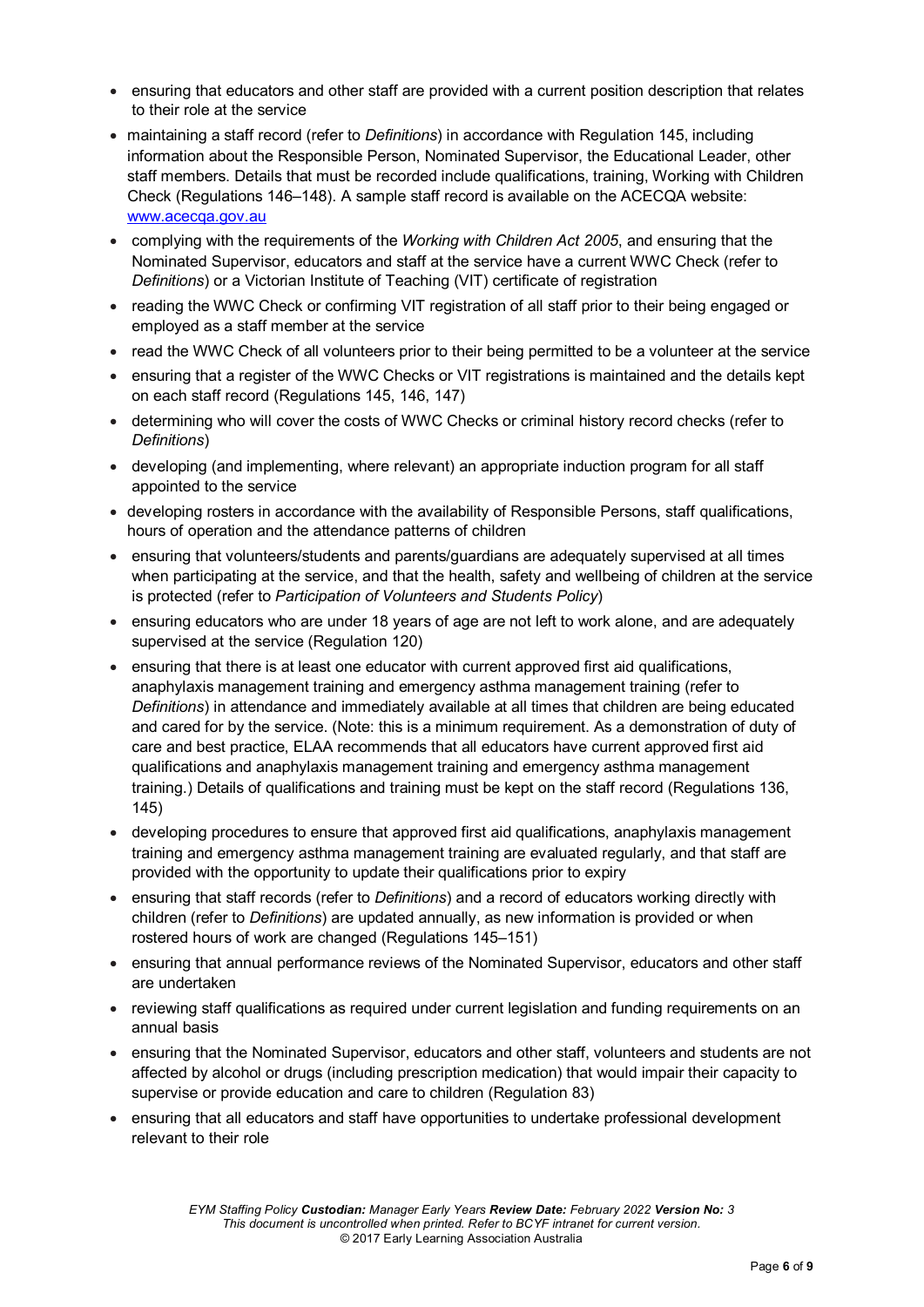- ensuring that the Nominated Supervisor and educators/staff are advised and aware of current child protection laws and any obligations that they may have under these laws (Regulation 84) (refer to the *Child Safe Environment Policy*)
- informing parents/guardians of the name/s of casual or relief staff where the regular educator is absent
- developing and maintaining a list of casual and relief staff to ensure consistency of service provision
- ensuring that the procedures for the appointment of casual and relief staff are compliant with all regulatory and funding requirements.

#### **The Nominated Supervisor and Persons in Day to Day Charge are responsible for:**

- ensuring that the name and position of the Responsible Person in charge of the service is displayed and easily visible from the main entrance of the service
- following the guidelines for the recruitment, selection and ongoing management of staff as outlined in the *Child Safe Environment Policy*
- complying with the service's *Code of Conduct Policy* at all times
- ensuring adequate supervision of children at all times (refer to *Supervision of Children Policy*)
- ensuring the educator-to-child ratios are maintained at all times (Regulation 169(3)), that each educator at the service meets the qualification requirements relevant to their role, including the requirement for current approved first aid qualifications, anaphylaxis management training and emergency asthma management training, and that details of such training is kept on the staff record
- developing rosters in consultation with the Approved Provider in accordance with the availability of Responsible Persons, staff qualifications, hours of operation and the attendance patterns of children
- ensuring that educators and other staff undertake appropriate induction following their appointment to the service
- ensuring that all educators and staff have opportunities to undertake professional development relevant to their role
- participating in an annual performance review
- ensuring that less experienced educators and others engaged to be working with children are adequately supervised
- ensuring educators who are under 18 years of age are not left to work alone and are adequately supervised at the service
- providing details of their current WWC Check or VIT registration for the staff record
- reading of Working with Children Checks or VIT registrations of staff
- ensuring that they are not affected by alcohol or drugs (including prescription medication) that would impair their capacity to supervise or provide education and care to children (Regulation 83)
- ensuring that they are aware of current child protection laws and any obligations that they may have under these laws (refer to *Child Safe Environment Policy*)
- informing parents/guardians of the name/s of casual or relief staff where the regular educator is absent.

#### **All educators and other staff are responsible for:**

- complying with the service's *Code of Conduct Policy* at all times
- ensuring that they are not affected by alcohol or drugs (including prescription medication) that would impair their capacity to supervise or provide education and care to children
- providing details of their current WWC Check or VIT registration and where relevant Criminal Records Check for the staff record
- undertaking the required induction program following appointment to the service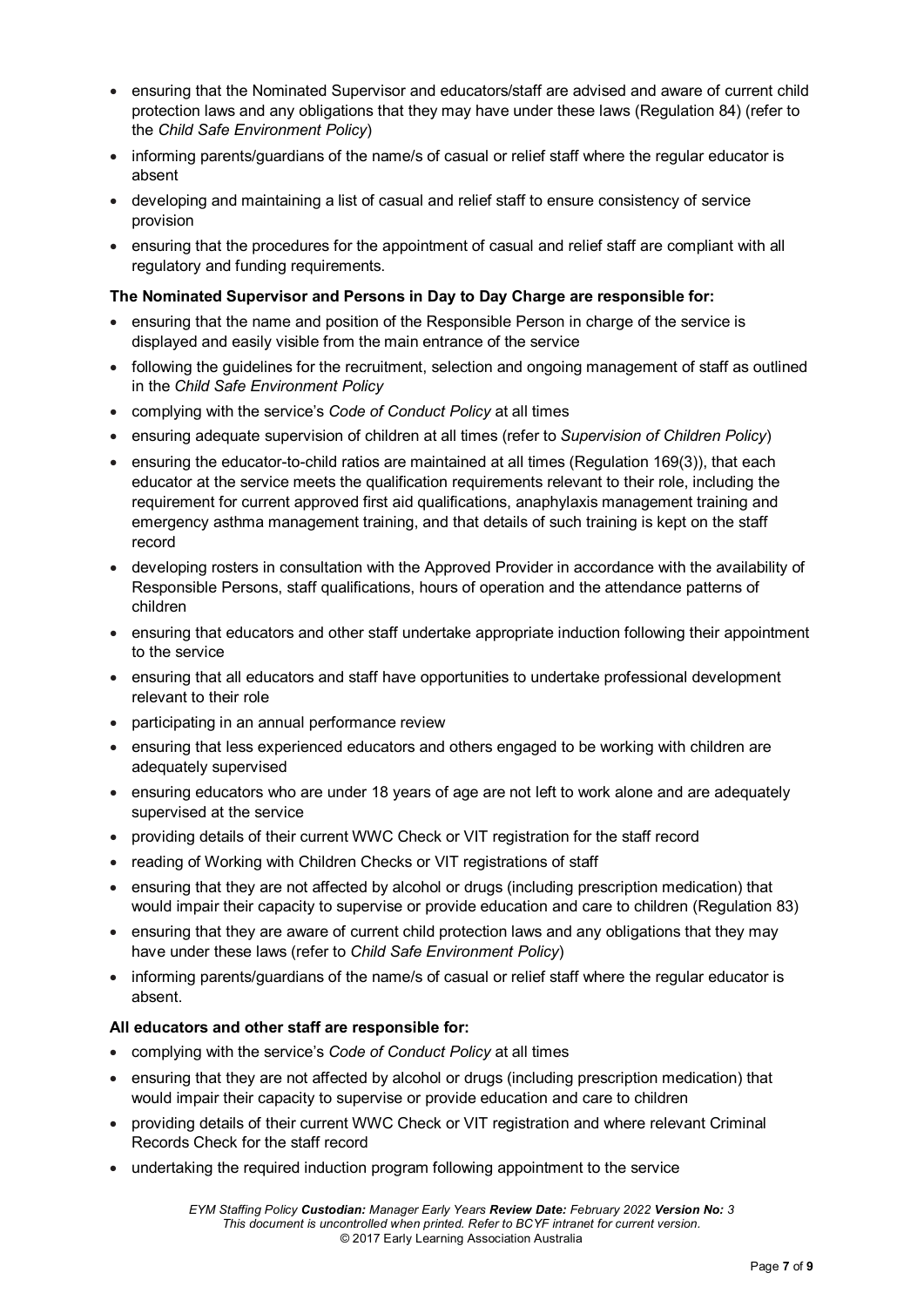- advising the Working With Children Check Unit at the Department of Justice and Regulation of any relevant change in circumstances, including change of name, address, contact details and change of employer organisation, including changes to the organisation's contact details
- where the role involves working with children, providing adequate supervision at all times (refer to *Definitions* and *Supervision of Children Policy*)
- maintaining educator-to-child ratios at all times
- maintaining current approved qualifications relevant to their role, including first aid qualifications, anaphylaxis management training and emergency asthma management training
- participating in an annual performance review
- undertaking professional development relevant to their role to keep their knowledge and expertise current
- supervising educators at the service who are under 18 years of age, and ensuring that they are not left to work alone
- ensuring that they are aware of current child protection laws and any obligations that they may have under these laws (refer to *Child Safe Environment Policy*).

#### **Parents/guardians, volunteers and students on placement are responsible for:**

- reading this *Staffing Policy*
- complying with the Code of Conduct for Parents/Guardians (refer to the *Code of Conduct Policy*) at all times
- complying with the law, the requirements of the *Education and Care Services National Regulations 2011*, and all service policies and procedures
- following the directions of staff at the service at all times to ensure that the health, safety and wellbeing of children is protected.

## **EVALUATION**

In order to assess whether the values and purposes of the policy have been achieved, the Approved Provider will:

- regularly check staff records to ensure WWC Checks and qualifications are current and complete
- regularly seek feedback from everyone affected by the policy regarding its effectiveness
- monitor the implementation, compliance, complaints and incidents in relation to this policy
- keep the policy up to date with current legislation, research, policy and best practice
- revise the policy and procedures as part of the service's policy review cycle, or as required
- notify parents/guardians at least 14 days before making any changes to this policy or its procedures unless a lesser period is necessary because of a risk.

## **ATTACHMENTS**

Nil